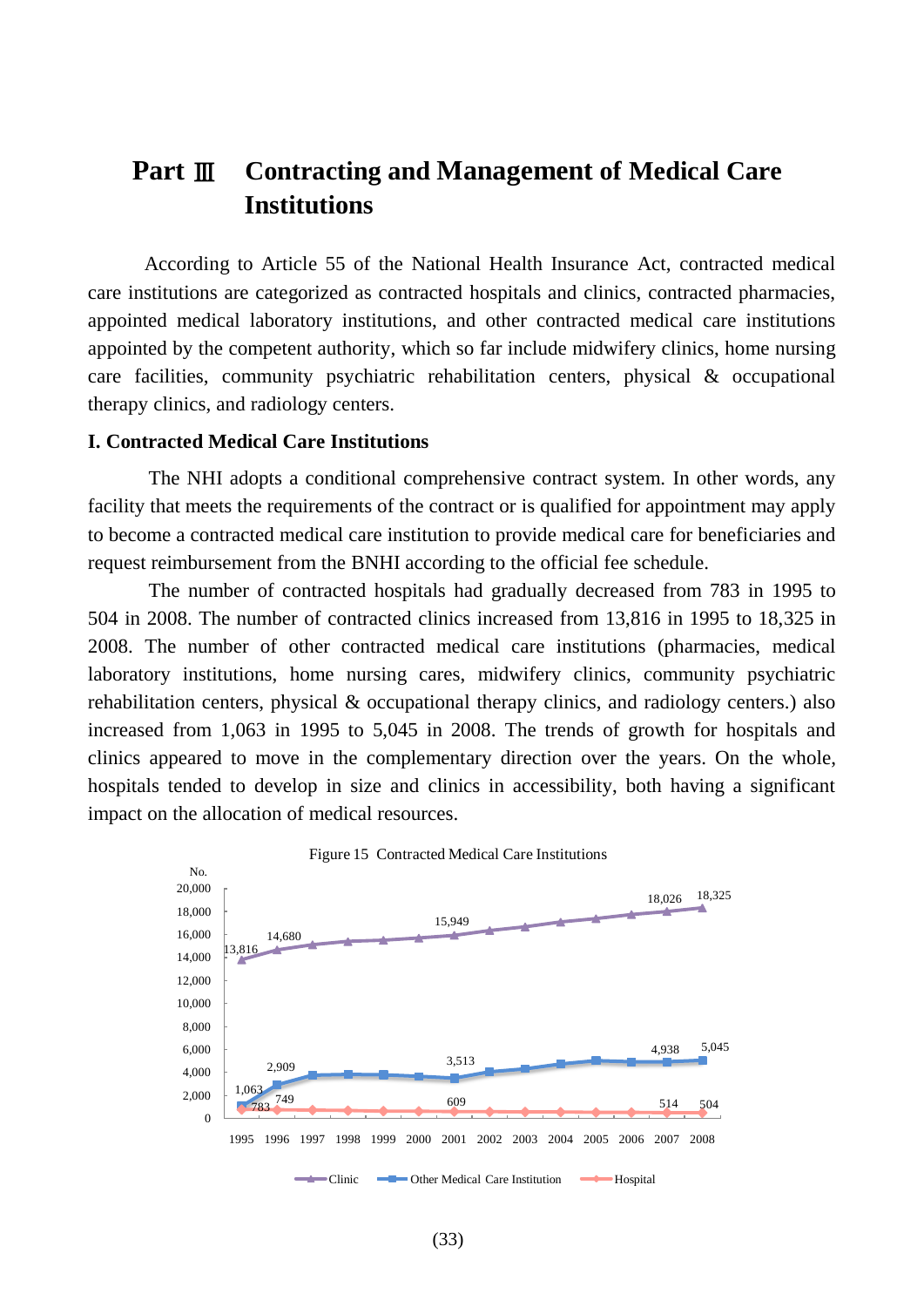### (1) Contracted Hospitals and Clinics

As of the end of 2008, there were 18,829 contracted hospitals and clinics with the BNHI, which increased by 289 from the end of the previous year with a growth of 1.6%. Among them there were 923 medical care institutions that provided both inpatient and outpatient services, including 483 hospitals (23 academic medical centers, 77 metropolitan hospitals, and 383 local community hospitals) and 440 obstetrics & gynecology clinics. There were 17,906 medical care institutions that provided only outpatient services, including 9 western medical hospitals, 8,978 western medical clinics, 21 Chinese medical hospitals, 2,867 Chinese medical clinics, and 6,031 dental clinics.



Figure 16 Contracted Medical Care Institutions by Nature of Service

End of 2008

In terms of BNHI regions, the Taipei Branch had the largest number of contracted hospitals and clinics at 5,893 (31.3%), followed by the Central Branch at 4,250 (22.6%), the Kao-Ping Branch at 3,225 (17.1%), the Southern Branch at 2,729 (14.5%), the Northern Branch at 2,307 (12.3%), and the Eastern Branch the smallest at 425 (2.3%). Percentages of the hospitals and clinics signing contracts with the BNHI were 89.5 for the Taipei Branch, 92.6 for the Central Branch, 93.6 for the Kao-Ping Branch, 92.9 for the Southern Branch, and 93.4 for the Eastern Branch. In terms of city/county, Taipei County had the largest at 2,724, followed by Taipei City at 2,556 and Kaohsiung City at 1,642.

Note: Hospitals include 23 Academic Medical Centers, 77 Metropolitan Hospitals, and 383 Local Community Hospitals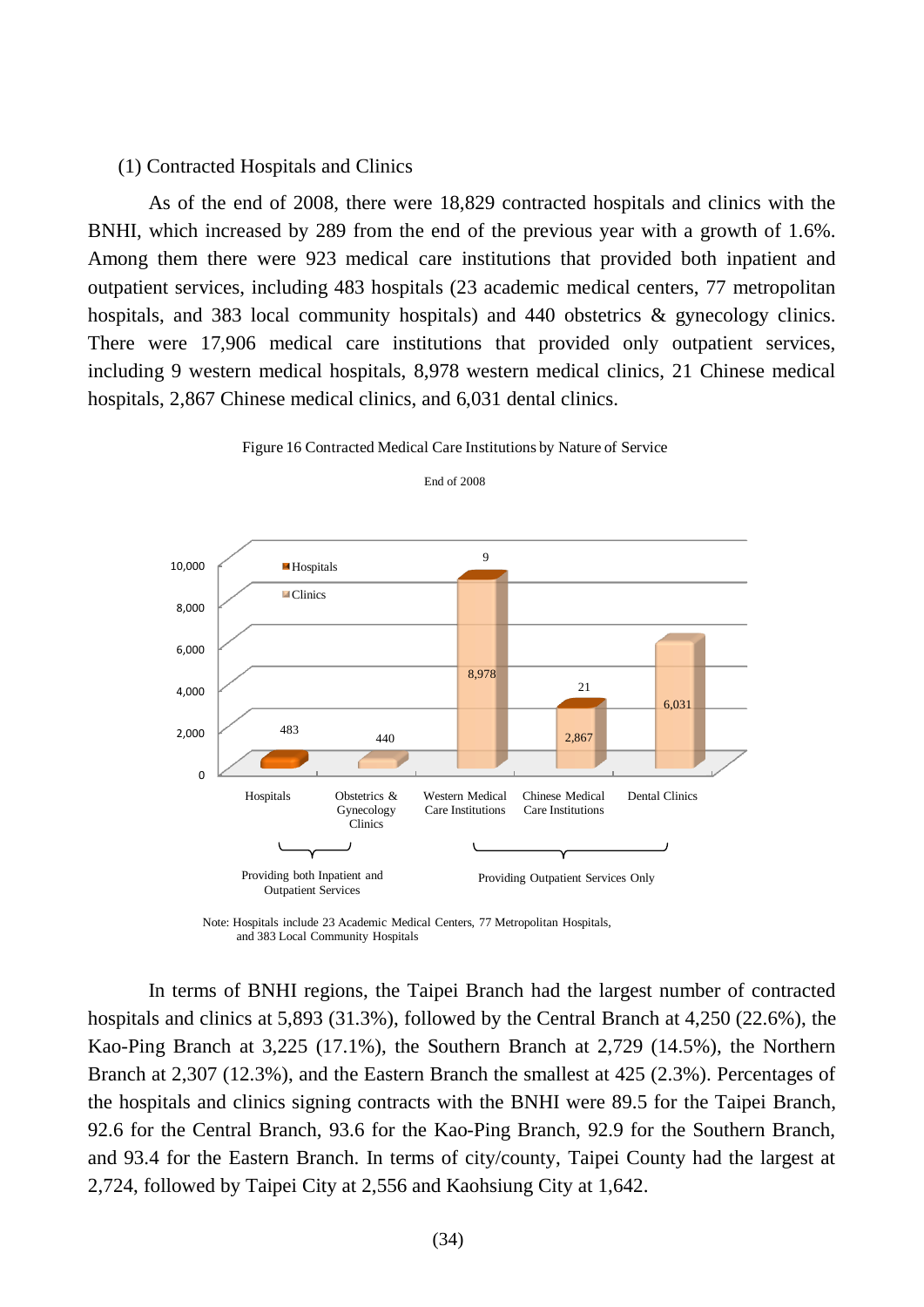

#### Figure 17 Numbers of Contracted Medical Care Institutions and Percentages of the hospitals and clinics signing contracts with the BNHI

## (2) Contracted Pharmacies and Other Medical Care Institutions

As of the end of 2008, there were 4,180 contracted pharmacies under the NHI scheme which increased by 119 from the end of the previous year. In terms of BNHI branch, the Taipei Branch had the largest number of contracted pharmacies at 1,344 (32.2%), followed by the Central Branch at 779 (18.6%), and the Southern Branch at 735 (17.6%). In terms of city/county, Taipei County had the largest number of contracted pharmacies at 669, followed by Taipei City at 505 and Taoyuan County at 409.

472 hospitals and independent home nursing care facilities provide home nursing care services. The Taipei Branch had the largest number at 109, followed by the Kao-Ping Branch at 93 and the Southern Branch at 86. Also, Medical laboratory institutions numbered 200, which decreased by 10 from the end of the previous year. The Central Branch had the largest number of medical laboratory institutions at 58, followed by the Southern Branch at 44 and the Taipei Branch at 35. Community psychiatric rehabilitation centers numbered 148. the Taipei Branch had the largest number at 66, followed by the Northern Branch at 23. Physical and occupational therapy clinics numbered 20. The Central Branch had the largest number at 10, followed by the Kao-Ping Branch at 5. A total of 17 midwifery clinics offered prenatal exams and delivery services. 8 Radiology centers, which were located 4 at the Central Branch, 2 at the Northern Branch, and 2 at the Taipei Branch.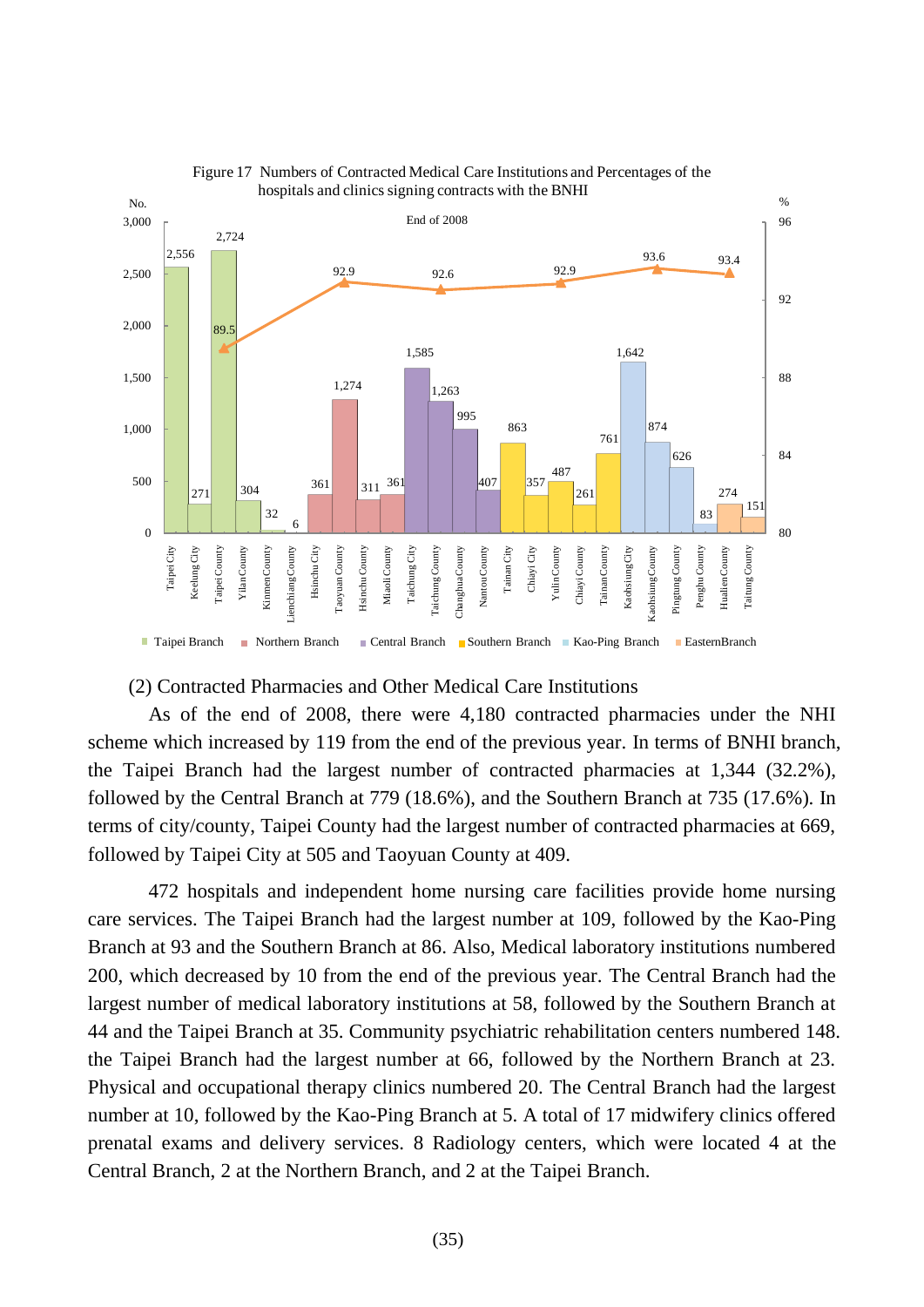

Figure 18 Contracted Other Medical Care Institutions by Nature of Service

### **II. Insured Beds**

Since the implementation of the NHI scheme, the number of hospitals had decreased every year while the number of hospital beds increased sharply. The number of acute beds showed a growth of 1.2% from the years 2007 to 2008 while the number of insured acute beds increased by 1.5%. The number of chronic beds showed a growth of 1.6% from the year 2007 to 2008 while the number of insured chronic beds increased by 1.8%.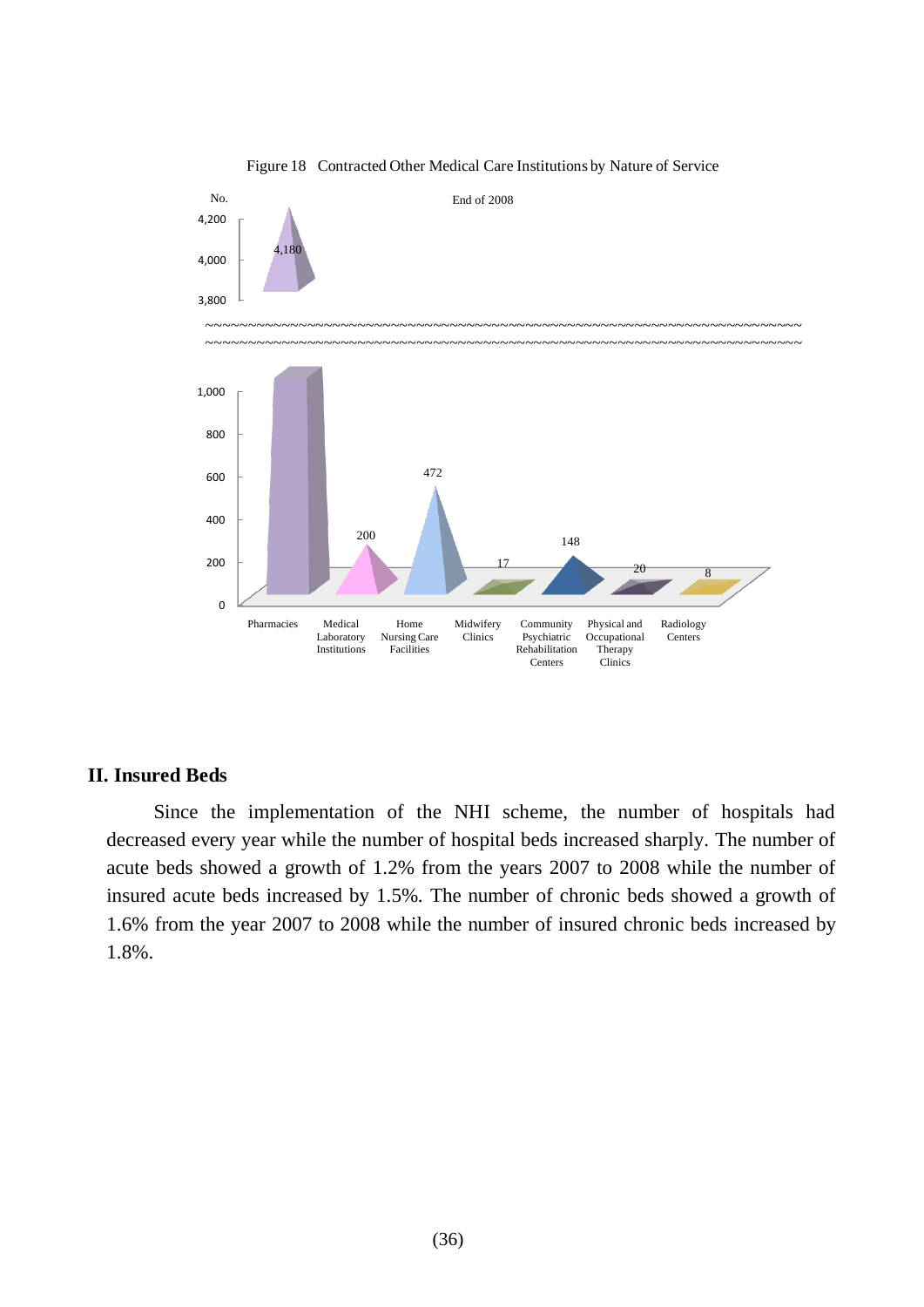

According to Article 36 of the Regulations Governing Contracting and Management of National Health Insurance Medical Care Institutions, an insurance ward refers to a ward provided by a contracted hospital to an Insurance beneficiary in receiving hospital care without charging the patient with additional fees. According to Article 37 of the same regulations, the ratio of insured beds in insurance wards to the total number of beds should be maintained separately by the total number of acute beds and the total number of chronic beds. Calculation of the total number of beds in acute care wards shall include the number of ordinary beds, intensive care beds, burn care beds, and psychiatric beds.

As of the end of 2008, there were 143,121 beds in the Contracted medical care institutions. Among them there were 125,463 acute beds, including 70,625 general beds, 6,437 psychiatric beds, and 48,401special beds (including 7,143 intensive care beds, 343 burn care beds, 14,141 hemodialysis beds, 6,651 nursery beds, 8,640 emergency observation beds, 541 hospice and palliative care beds, 1,098 isolation beds, 5,741 respiratory care beds, 867 respiratory care center beds and 3,236 other beds). There were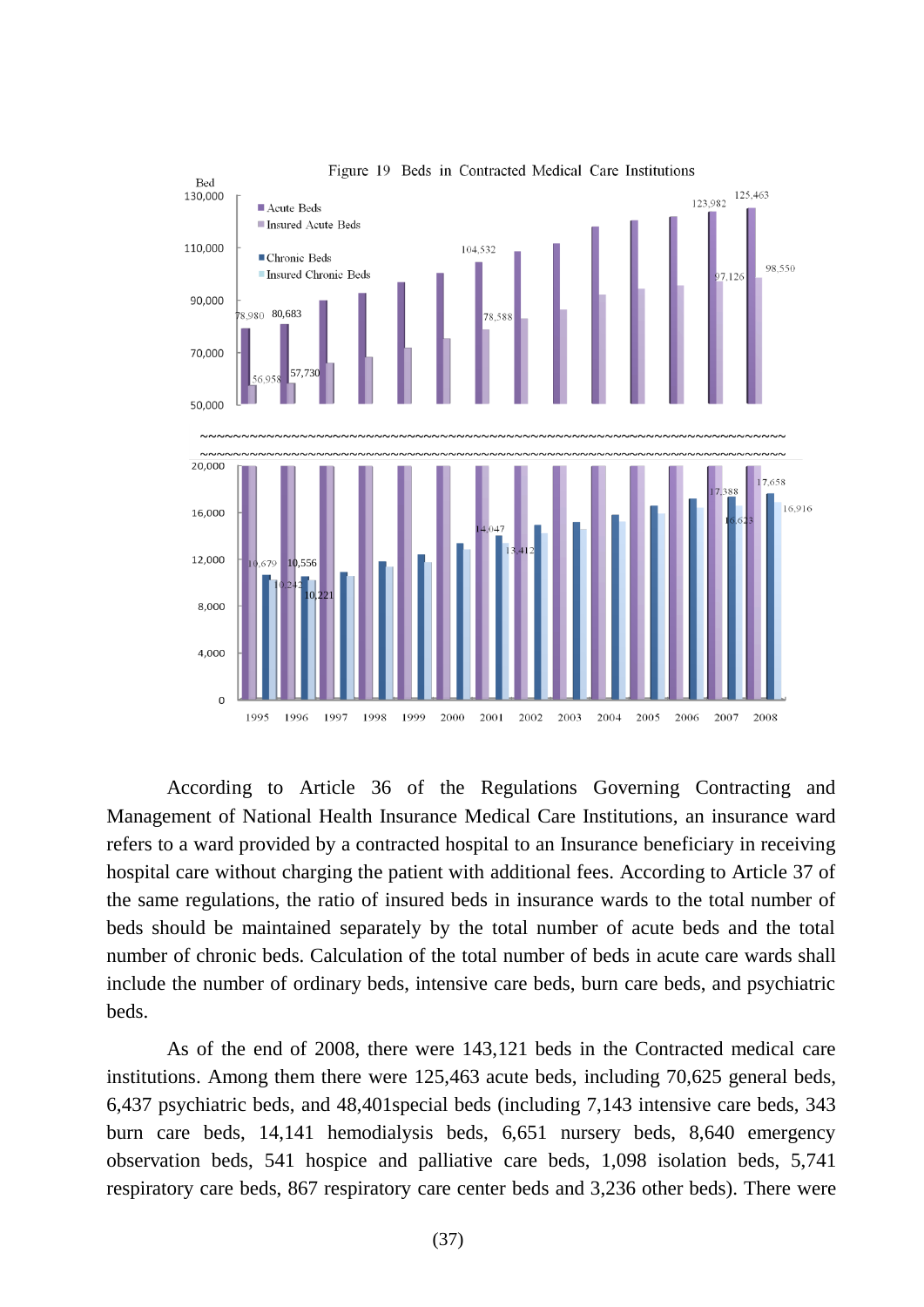17,658 chronic beds, including 3,980 general beds, 40 T.B. beds, 45 leprosy beds, and 13,593 psychiatric beds.

As of the end of 2008, the number of insured beds in the contracted medical care institutions was 115,466 beds in total, accounting for 80.7% of the overall beds. The number of insured beds increased by 1,717, or 1.5%. Among them there were 98,550 acute insured beds, accounting for 71.97% of the overall acute beds, and 16,916 chronic insured beds, accounting for 95.8% of the overall 17,658 chronic beds. In terms of bed type, acute insured beds included 44,307 general beds, 6,086 psychiatric beds, 7,143 intensive care beds, 343 burn care beds, 14,141 hemodialysis beds, 6,651 nursery beds, 8,640 emergency temporary beds, 297 hospice and palliative care beds, 1,098 isolation beds, 5,741 respiratory care beds, 867 beds at respiratory care centers, and 3,236 other beds. Chronic insured beds included 3,372 general beds, 13,459 psychiatric beds, 40 T.B. beds, and 45 leprosy beds.



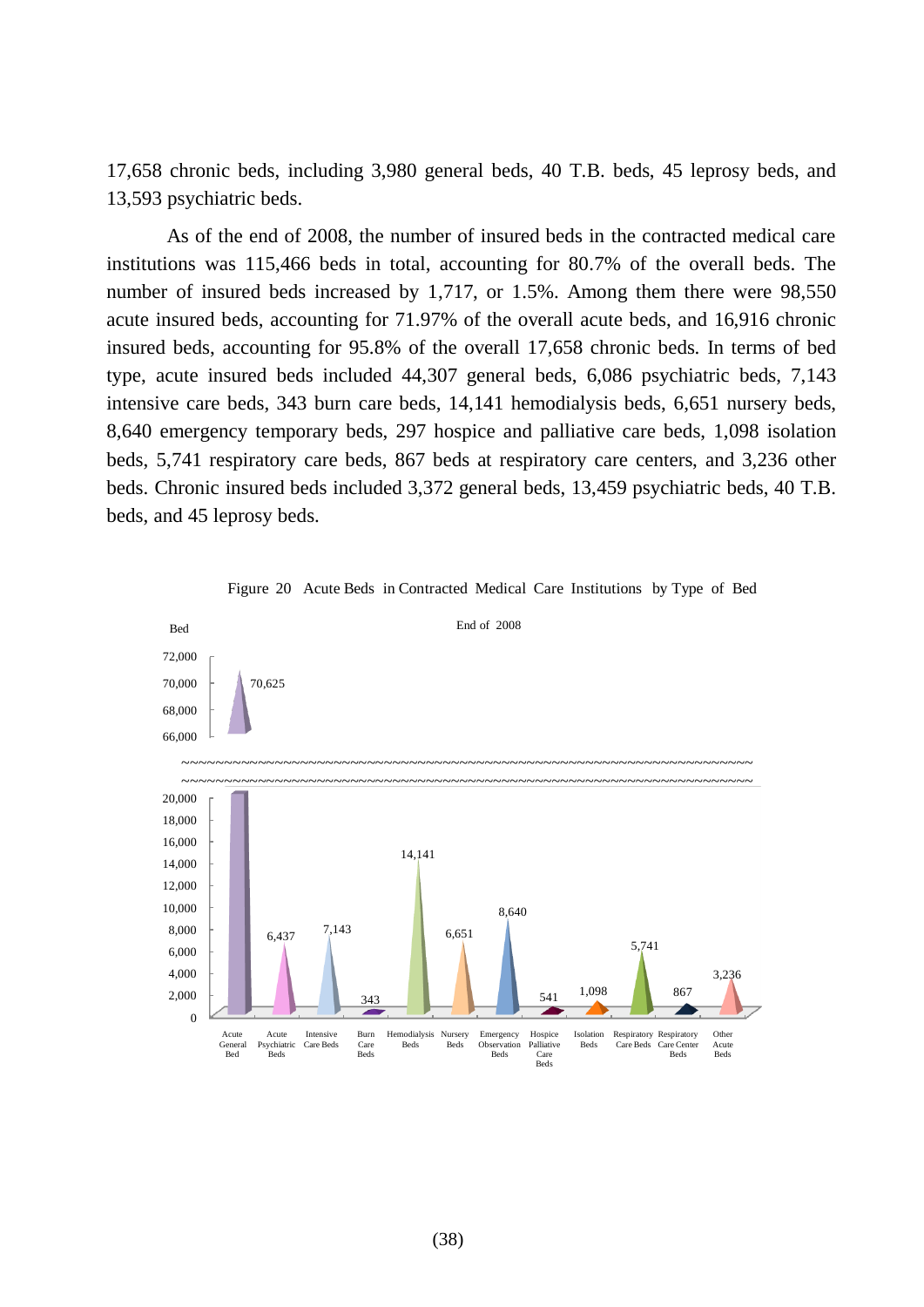

Figure 21 Chronic Beds in Contracted Medical Care Institutions by Type of Bed





# **III. Management of the Contracted Medical Care Institutions**

Since its establishment in March 1995, the BNHI has been putting more emphasis on the supervision of contracted medical care institutions to prevent waste or fraudulent